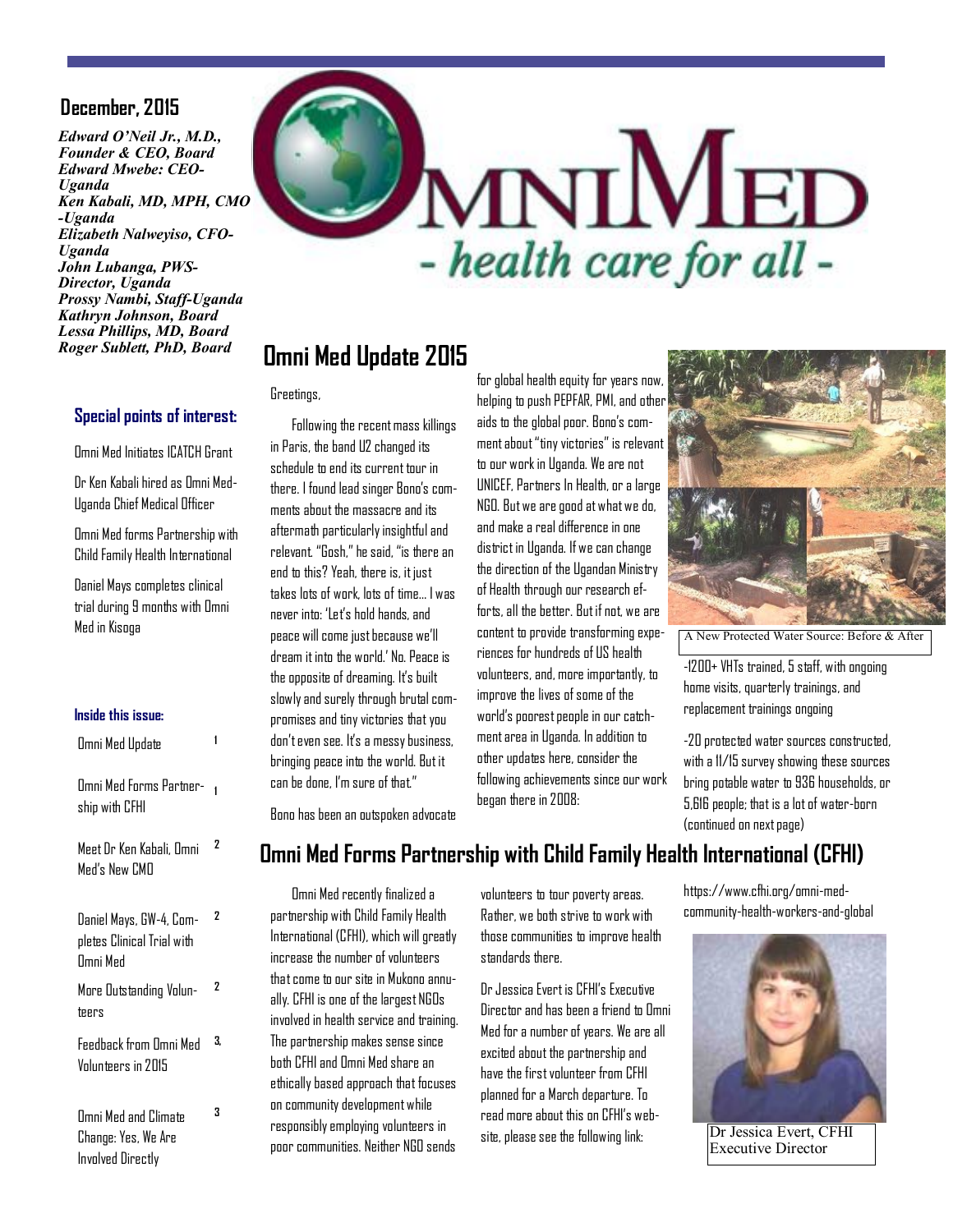# **Meet Dr. Ken Kabali, Omni Med-Uganda's New Chief Medical Officer**



Dr Ken Kabali has signed on as Omni Med's first Chief Medical Officer in Uganda. Dr Kabali is an MD, MPH trained at Makerere University in Kampala and lives near Mukono with his wife and children. Dr Kabali will oversee all Omni Med operations, teach and evaluate student volunteers, and will help the staff with strategic

# **Omni Med Update (continued from Page 1)**

#### illness prevention!

-Harry Barnes Memorial: includes 7 protected water sources supplying clean water to 290 households/ 1,740 people. Thanks to all who contributed; we're building 3 more this year!

-Over 2,200 cookstoves constructed through our partnership with The

Cookstove Project. This means much less respiratory illness and much less carbon in the atmosphere.

-Two clinical trials completed, with a third planned for 2016

-Over 80 US health volunteers sent to Uganda, with strong ties to GW, U Miss, Georgetown, and the US Peace Corps.

vision and execution. He will also become a major driving force in our research efforts, which are continuing apace. We are all excited to have him with us. Since starting on November 1, he has seen all of our programs and helped in a VHT training in mid-November. About his new position, Dr Kabali said, "I am very excited to be a part of Omni Med. This organization is

-New offices and Peace Corps dwelling constructed this year. We can now accommodate our staff and up to 7 volunteers comfortably!

Let me thank all of you for your support in prior years. We have continued to thrive as an organization with great partnerships and have become a premier NGO providing for the people

doing great work in the field, and I believe strongly in a community based approach that measures its impact. I look forward to a long and mutually beneficial relationship." All of us at Omni Med couldn't agree more. Welcome Dr Kabali!

> of Mukono District, Uganda. Please read the following brief stories to understand better what we do. And then, please consider making a contribution, Thank you so much for your support.



#### currently writing up the data along Pictured Above: Omni Med -Uganda, Staff: Edward, Elizabeth, John, and Prossy-Simply the Best!

with a few of us from Omni Med and Makerere. To recognize Danny's intellect, talent and dedication, Danny also received a \$125,000 Primary Care Scholarship from GWU, making his lifelong quest to reduce global health inequity a bit easier. Our heartfelt thanks, and congratulations to Danny Mays for a wonderful year, and some quite compelling research. We wish Danny well, with confidence he will continue this quest for many years to come. /End

We would like to offer all of our volunteers a heartfelt thanks. We could not do this work without you.



# **Danny Mays, MS-4, GWU/ Omni Med Complete Second Clinical Trial (and Wins Award)**



Edward Mwebe, Elizabeth Nalweyiso, and Danny Mays

# **More Outstanding Volunteers**

Omni Med has had yet another year of outstanding volunteers, on whom we rely greatly to provide energy, innovation, and many, many hours of work. We would not have the program we have without them. They were:

- Daniel Mays, MS-4, GWU
- Ashlyn Whitlock, MS-1, GWU

Fourth-year GWU medical student Danny Mays has completed his yearlong Lazarus Scholarship. He completed a clinical trial with Omni Med in Uganda, living and working with our staff for 9 months, while completing graduate coursework in global health policy at the London School of Hygiene and Tropical Medicine. Danny helped Omni Med in so many ways, helping staff reorganize the budget & administrative structure, locate our new compound in Kisoga., and draft a reading list for incoming volunteers.

x Sophie Clark, MS-1, GWU,

x Mallette Asmuth, MS-1, GWU;

x Courtney Shay, MS-1, GWU;

x James Spratt, MS-1, Georgetown

Dr Alan Penman, Prof., U Miss

Stephen Stone, MS-1, U Miss

(His father Dave re-wrote much of our website, much thanks!) Danny got IRB approval for this clinical trial from Makerere University (no easy feat), conducted scores of interviews and completed questionnaire data on 134 VHTs in Mukono and Wakiso Districts. This data is unpublished, so we can't release details yet, but suffice it to say that these compelling results should impact policy makers in Kampala.

Danny is currently applying to residency positions in Primary Care/ Internal Medicine throughout the country, and is

- x William Fuller, MS-1, U Miss
- x Sara Porter, MS-1, U Miss
- x Corinne McNichols, MPH, Tulane
- Kim Miller, RN
- x Ryan Do, BS
- x Nicholas Brereton, US Peace Corps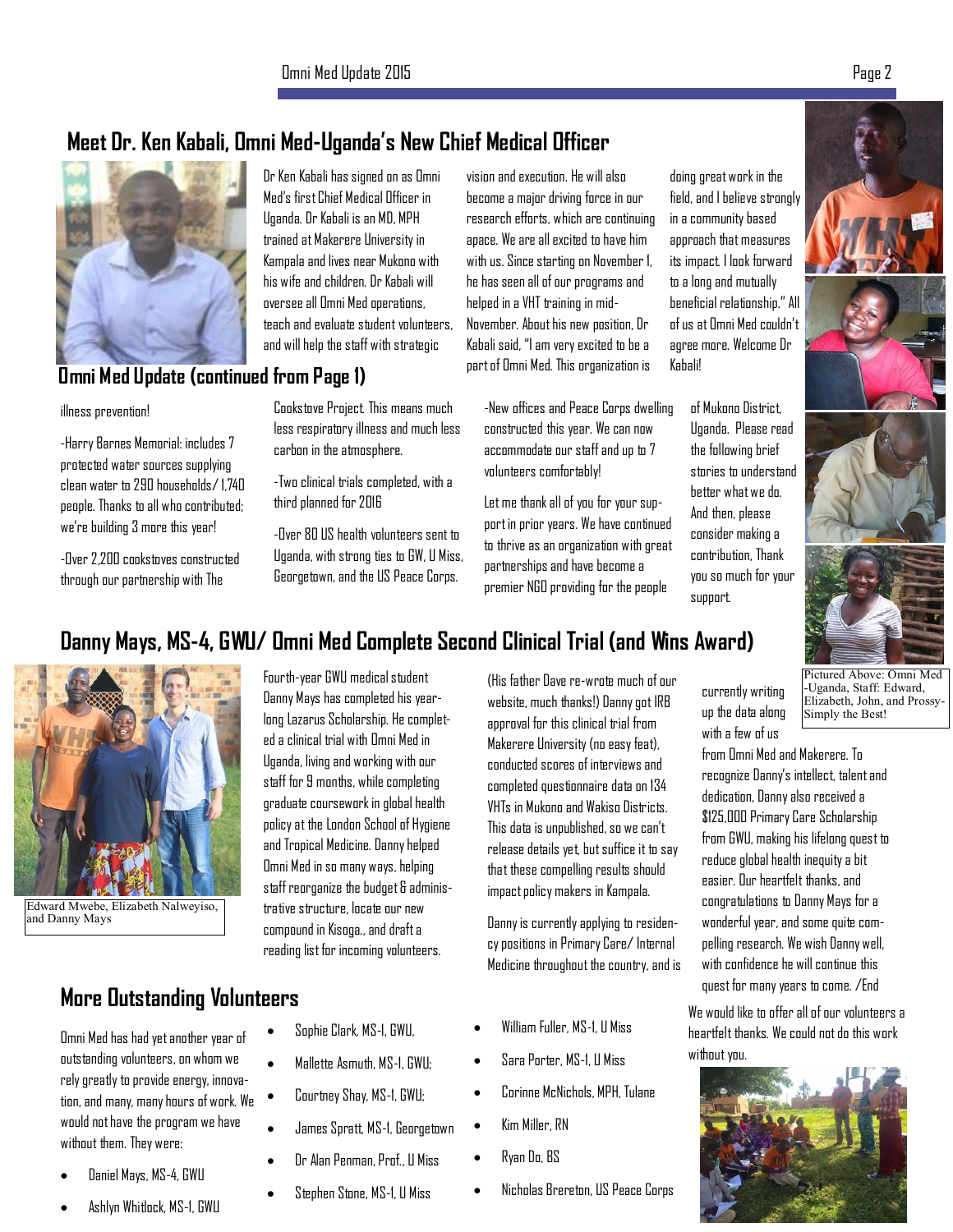# **Feedback from Our Volunteers**

Since our start in 1998, Omni Med has sent close to 300 volunteers to our many programs overseas. We have sent over 80 to Uganda alone. We have always sought to provide a powerful, life transforming experiences to them, while insisting that while with us, our volunteers provide valuable and sustainable contribution to the local people. For years, we have done so. Here are some comments from our volunteers in 2015:

#### **James Spratt, MS-1, Georgetown :**

"I felt a sense of ownership in the work I did in Uganda. We students weren't just following the outlines of some lecturer or obeying a treatment algorithm; we were discovering solutions on our own and working through the problems that unfailingly arise out of any great solution. I would highly recommend Omni Med to anyone interested in global health. The staff

and leadership provide a great structure and framework to help the community, but still allow freedom to take initiative and find creative ways to augment that mission. I have never participated with an NGO that was able to balance meaningful organized activities with independent idea development as well as Omni Med did. I wish that I could have spent more time in Mukono and am grateful for the friends that I made there."

#### **Mallette Asmuth, MS-1, George**

**Washington:** "This was a great opportunity to learn about public/ community health and sustainable health solutions, to gain exposure to tropical diseases, and to see from the ground the social, political, economic, religious, infrastructural and technological challenges to solving the problem of inadequate health care. I feel that many of the lessons that I learned in

#### **Omni Med-Uganda and Climate Change**

What? Yes, we are very much involved in this issue. There is no longer any doubt as to the impact of humans on the climate; 97% of climate scientists are in agreement, and 200 countries just came together in Paris to address this issue. What is becoming increasingly clear is that global temperature elevations over 2˚ C will likely reverse all of the developmental gains made in poor countries since 1948. Rising ocean

# **ICATCH Grant Initiated In Bunakijja Parish**

Last year, we informed you that Omni Med had won the ICATCH grant from the American Academy of Pediatrics. This is a three year grant that will help us establish a bed-net (insecticide treated net—ITN) program in Mukono District. Under the leadership of Dr Alan Penman and our staff, several volunteers, including Corinne McNichols of Tulane School of Public Health initiated a study of ITN usage patterns

levels, spreading deserts, habitat destruction, and food shortages will lead to increased poverty, massive refugee movements, and conflict. It is true that 75% of carbon emissions now come from rich countries, and China, India, and Indonesia. But these last three

in Bunakijja Parish within Mukono district. We hired 7 VHTs to monitor the program and then hung 236 new ITNs. As of our second round of checking in August, the number of new ITNs hung properly was 206/236 or 97.7%. Monitoring is ongoing. The long-term goal is to ensure high compliance with life-saving ITNs in Mukono. We are seeking to hang and monitor many more ITNs this year. /End

Uganda can be translated to work in the United States. The healthcare infrastructure is disjointed, there is gross inequality and there are social, political and economic challenges that I am now more equipped to face."

**Stephen Stone, MS-1, U-Miss.** "I'm grateful for my time in Uganda and am hopeful that I can use what I've learned to truly make a difference in the future."

**Sara Porter, MS-1, U Mississippi,**  wrote about her experiences teaching school children about malaria and talking with the school headmaster afterwards, He told Sara that the volunteers were great role models, motivating the children to succeed. The volunteers taking time to learn about malaria and then travel all the way from the US to teach about it, "was an act of encouragement and solidarity with the people of Mukono District… Sara added, "We inspired the

countries have grown rapidly in recent decades with similar growth projected for at least 17 countries in sub-Saharan Africa in coming decades. 98% of current population growth occurs in developing countries, driven by a lack of social safety nets like Social Security, Medicare, etc. Fertility in Uganda is 6.2 children/ woman, vs 1.9 children/ woman in the US. Families in Uganda are large because when you get old there, you rely



Omni Med Staff and VHTs Trained in ITN Use & Monitoring; T-shirts read: "ICATCH, Stamp Out Malaria." Tshirts, umbrellas, gumboots (and leadership) donated by Dr Alan Penman.

students that want to be doctors to work hard, since they got to see how doctors can help the community. As a future doctor and a Christian, this struck me as the core to everything that public health and medicine can do… By encouraging and uplifting one another, we have an even greater impact. What we give above everything is a relationship that can be a light in a person's darkest times. Fir this insight, I am completely grateful for the opportunity to have worked with Omni Med in Uganda."

**Corinne McNichols, MPH-1, Tulane:** "I was quite impressed with the way Omni Med was designed… focused on training VHTs and building up expertise and capacity from within the communities… the main emphasis is how to supply Ugandan village members with the information and resources to help their own communities and maintain long-lasting health objectives that are going to make a difference in their villages."

on your kids. And if your kids die at rates 30 times higher than in the US, you have more of them. Each child, in turn, requires food, water, and, as economies grow (Uganda grew at over 5% last year), cars and fossil fuels.

This will increase the carbon in the atmosphere, further warming the earth, making the poor world the true battleground for climate change in the coming decades.



By training VHTs, constructing cookstoves (with our partners in the Cookstove Project) protected water sources, hanging ITNs, and building up health infrastructure, we are improving health in Mukono District and its 650,000 inhabitants. Better health means smaller families and less carbon used. We are one small NGO working in one district in a sea of need. But what we do works, is proven, and crucial to the larger goal of staving off the worst effects of anthropogenic climate change.